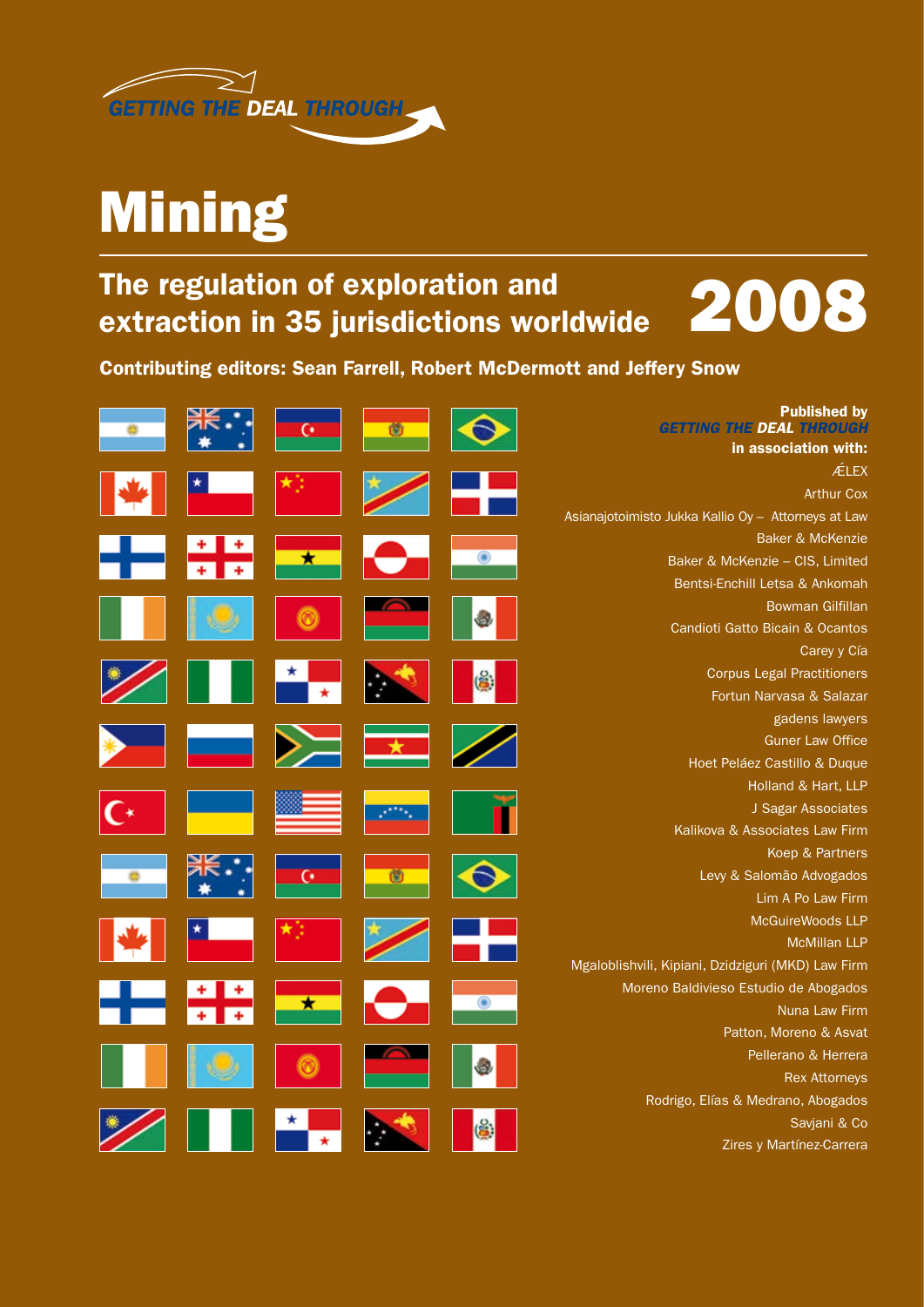# Democratic Republic of the Congo

### Hubert André-Dumont

McGuireWoods LLP

### Mining industry

1 What is the nature and importance of the mining industry?

The Democratic Republic of the Congo (DRC) holds the world's largest deposits of copper and cobalt, as well as significant reserves of gold, diamonds and other minerals (zinc, iron, uranium, etc). The extractive sector historically accounted for about 75 per cent of total export earnings, 25 per cent of the country's GDP and 25 per cent of fiscal revenue. However, major civil conflicts and political instability has disrupted the country's resource development. By 2001, the mining sector's recorded contribution to GDP had declined to 7 per cent but by 2004 it recovered to an estimated 9 per cent (source: EITI; www.eitransparency.org). The World Bank believes that the gross value of mining production will range between US\$2 billion and US\$3.8 billion per annum in less than 10 years' time. This should represent between 20 and 25 per cent of GDP, and between US\$186 million and US\$689 million in taxes, compared with the scarce US\$27 million in 2005.

#### Legal and regulatory structure

2 Is the legal system civil or common law-based?

The legal system of the DRC is civil law-based.

**3** How is the mining industry regulated?

The mining industry is regulated through national legislation and regulations issued by the DRC parliament and the DRC executive branch and mainly by the new Mining Code adopted in 2002 and its ancillary Mining Regulation, adopted in 2003. These norms are of general application throughout the entire country.

Mining agreements were suppressed by the new Mining Code. Those validly existing under the former mining legislation could, subject to certain formalities, be maintained until their contractual expiry.

4 What are the principal laws that regulate the mining industry? What are the principal regulatory bodies that administer those laws?

The main legislation governing mining activities is the Mining Code enacted by the Law No. 007/2002 of 11 July 2002 (the Mining Code). The application types of the Mining Code are provided by the Mining Regulation enacted by Decree No. 038/2003 of 26 March 2003 (the Mining Regulation). This core legislation includes environmental norms applicable to mining activities. It also includes quarry rights and activities not dealt with here.

The main administrative entities in charge of regulating mining activities in the DRC as provided by the Mining Code are:

- the president of the Republic, who can enact mining regulations to implement the Mining Code and exercises his powers by Decree made on his own initiative or on the proposal of the minister of mines, after having obtained the opinion of the Geological Department or the Mining Registry;
- the minister of mines, who has, among other powers, jurisdiction over the granting, refusal and cancellation of mining rights, and exercises his powers by way of Decree;
- the Mining Registry (Cadastre Minier), which is a public entity, under the supervision of the minister of mines and the minister of finance, whose assignment is to carry out administrative proceedings concerning the application for, and registration of, mining rights, as well as the withdrawal, cancellation and expiry of those rights;
- the Directorate of Mines, which is responsible for inspecting and supervising mining activities with regard to safety, health, work practices, production, transport, sale and social matters; and
- the department in charge of the protection of the mining environment, which has powers regarding the definition and implementation of the mining regulations concerning environmental protection and the technical evaluation of the mitigation and rehabilitation plan, the environmental impact study and the environmental management plan (see question 23).
- 5 What classification system does the mining industry use for reporting mineral resources and mineral reserves?

The DRC mining legislation does not impose a specific classification system for reporting mineral resources and reserves. Thus, private investors should select the system or the convention that is most appropriate for purposes of their bankable feasibility study or of their financial reporting.

### Mining rights and title

Who has title to metallic minerals in the ground?

According to the Constitution and the Mining Code, the state is the owner of all mineral resources in the soil or subsoil. In no way may a holder of surface rights avail himself of his title to claim any right of ownership whatsoever over the deposits of mineral substances.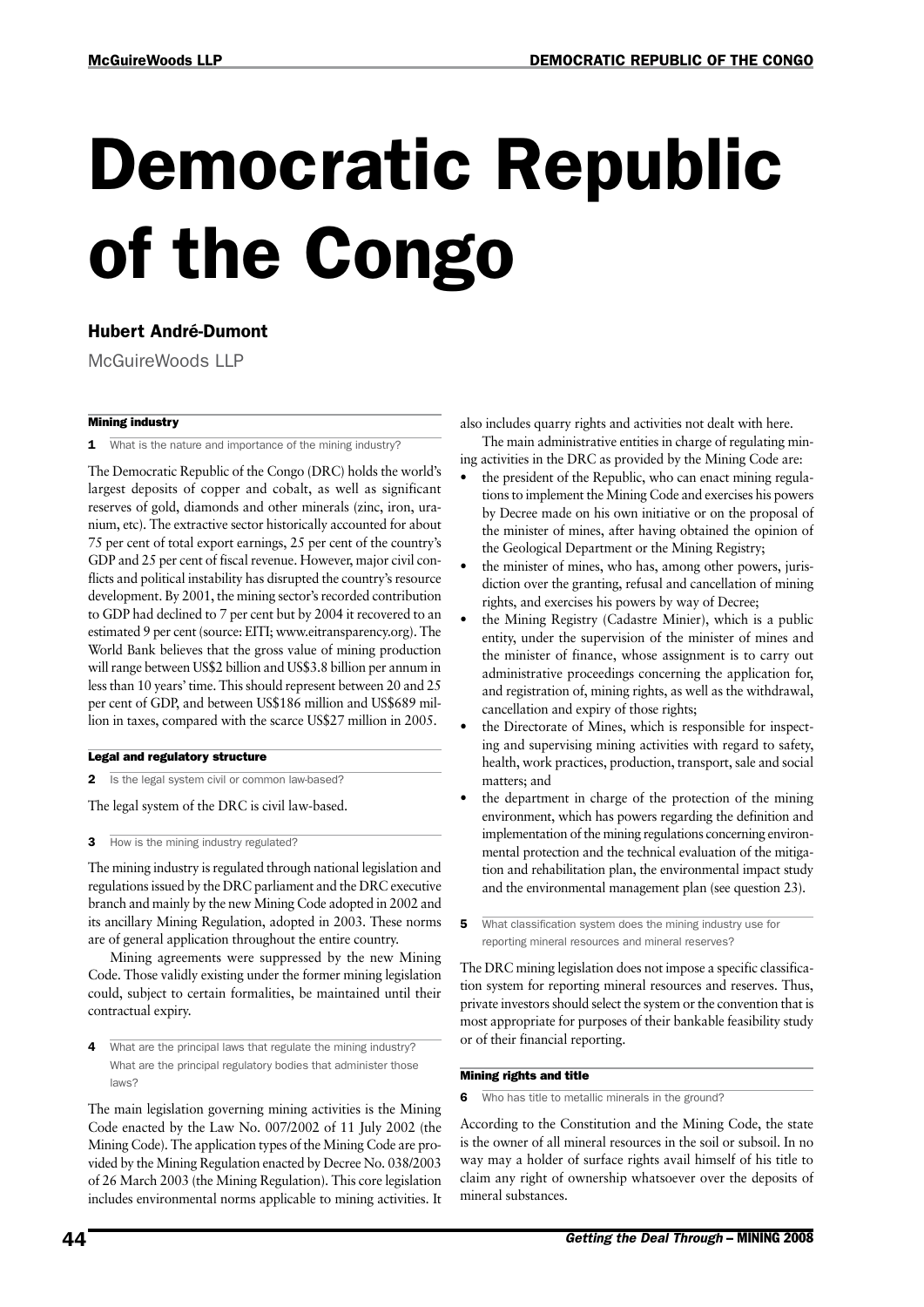#### McGuireWoods LLP DEMOCRATIC REPUBLIC OF THE CONGO

However, the state may grant to private parties (local or foreign) the rights to explore and exploit mineral resources by awarding mining titles.

**7** What information and data is publicly available to private parties that wish to engage in mining activities?

The following main sources of public information relating to the DRC mineral sector are available:

- the Mining Registry (Cadastre Minier): see www.cami.cd;
- the network of information on geology and prospecting in the DRC: see www.drcmining.com;
- the Technical Cell of Coordination and Mining Planning (CTCPM): see www.miningcongo.cd;
- the Centre for Geological and Mining Research (CRGM);
- the University of Lubumbashi; and
- the Ministry of Mines.
- 8 What mining rights may private parties acquire? How are these acquired? What obligations does the rights holder have?

Any private party can engage in non-artisanal research or exploitation of mineral substances in the DRC provided he or she is the holder of a valid mining right (research or exploitation) upon completing the corresponding administrative procedure.

The granting of mining titles is based on a 'first-come, firstserved' principle: the applications for mining rights for a given 'perimeter' (demarcated surface area with indefinite depth) composed of quadrangles or 'squares' are registered in the chronological order of their filing.

In exceptional cases, the minister of mines may submit to tender, open or by invitation, mining rights relating to a specific deposit.

To maintain the validity of his or her mining rights, the holder must: commence exploration within six months (research permit) or commence development and construction works within three years (exploitation permit) as of the date the title evidencing his right is issued; and pay the surface duty per square relating to his title at the counter of the Mining Registry. If he fails to fulfil any of these obligations, the holder may be deprived of his right.

A title holder must also comply with specific rules relating to, among others, protection of the environment, cultural heritage, health and safety or construction and planning of infrastructure.

Is there any distinction between the mining rights that may be acquired by domestic parties and those that may be acquired by foreign parties?

There are no distinctions between mining rights that may be acquired by domestic parties and those that may be acquired by foreign parties, except for artisanal diggers and traders (smallscale mining), who can only be individual DRC nationals, and except for foreign companies that are requested to incorporate a local company before they apply for an exploitation permit. Foreign parties must elect domicile with an authorised domestic mining and quarry agent and act through his intermediary.

A foreign party need not have a domestic partner, but a company willing to obtain an exploitation permit must transfer 5 per cent (non-dilutable) of its share capital to the state.

10 How are mining rights protected?

The DRC judicial system adheres to the rule of law enforced pursuant to established procedures by courts that are independent from the executive and legislative branches of the state.

Moreover, the Mining Code provides for a specific recourse system for mining right holders and organises three ways to resolve mining disputes or threats over mining rights: administrative recourse, judicial recourse and national or international arbitral recourse, depending on the nature of such threat or dispute.

11 How do the rights of aboriginal, indigenous or currently or previously disadvantaged peoples affect the acquisition or exercise of mining rights?

The mining rights must be exercised so as to affect, as little as possible, the interests of the lawful occupants of the land, including their customary rights.

12 What surface rights may private parties acquire? How are these rights acquired?

According to the Land Law No. 73-021 of 20 July 1973, the state has the exclusive, inalienable and imprescriptible property of the land.

The state can grant surface rights to private or public parties that have to be distinguished from mining rights since surface rights do not entail the right to exploit the mineral substances of the soil or subsoil and, inversely, a mining right does not entail any surface occupation right over the surface.

However, subject to any rights of third parties over the surface concerned, the holder of an exploitation mining right has, with the authorisation of the governor of the province concerned, and on the advice of the Administration of Mines, the right to occupy within his mining perimeter the land necessary for his activities and associated industrial activities, including the construction of industrial plants and dwellings, to use the water, dig canals and channels, and establish means of communication and transport of any type.

Nevertheless, any occupation of land depriving the rightful surface right holders from using the surface, or any modification rendering the land unfit for cultivation, will entail the obligation for the holder of the mining rights to pay fair compensation.

The mining right holder is also liable for the damage caused to the occupants of the land in connection with his mining activities, even if they are authorised.

The Mining Code provides for judicial and arbitral recourses in case of disputes.

#### Duties, royalties and taxes

13 What duties, royalties and taxes are payable by private parties carrying on mining activities? Are these duties, royalties and taxes revenue-based or profit-based?

First, the tax and customs regime that applies to mining activities is exhaustive: the Mining Code provides for all the taxes, charges, royalties and other fees owed to the Treasury by a mining title holder in respect of his mining activities, to the exclusion of any other form of taxation. When applicable, the tax provisions of the Mining Code refer to the general tax legislation.

Second, the Mining Code provides a certain guarantee of stability: the existing tax, customs, exchange and other benefits applicable to mining activities remain in effect for 10 years in favour of each concerned mining title holder in the event that the Mining Code is amended.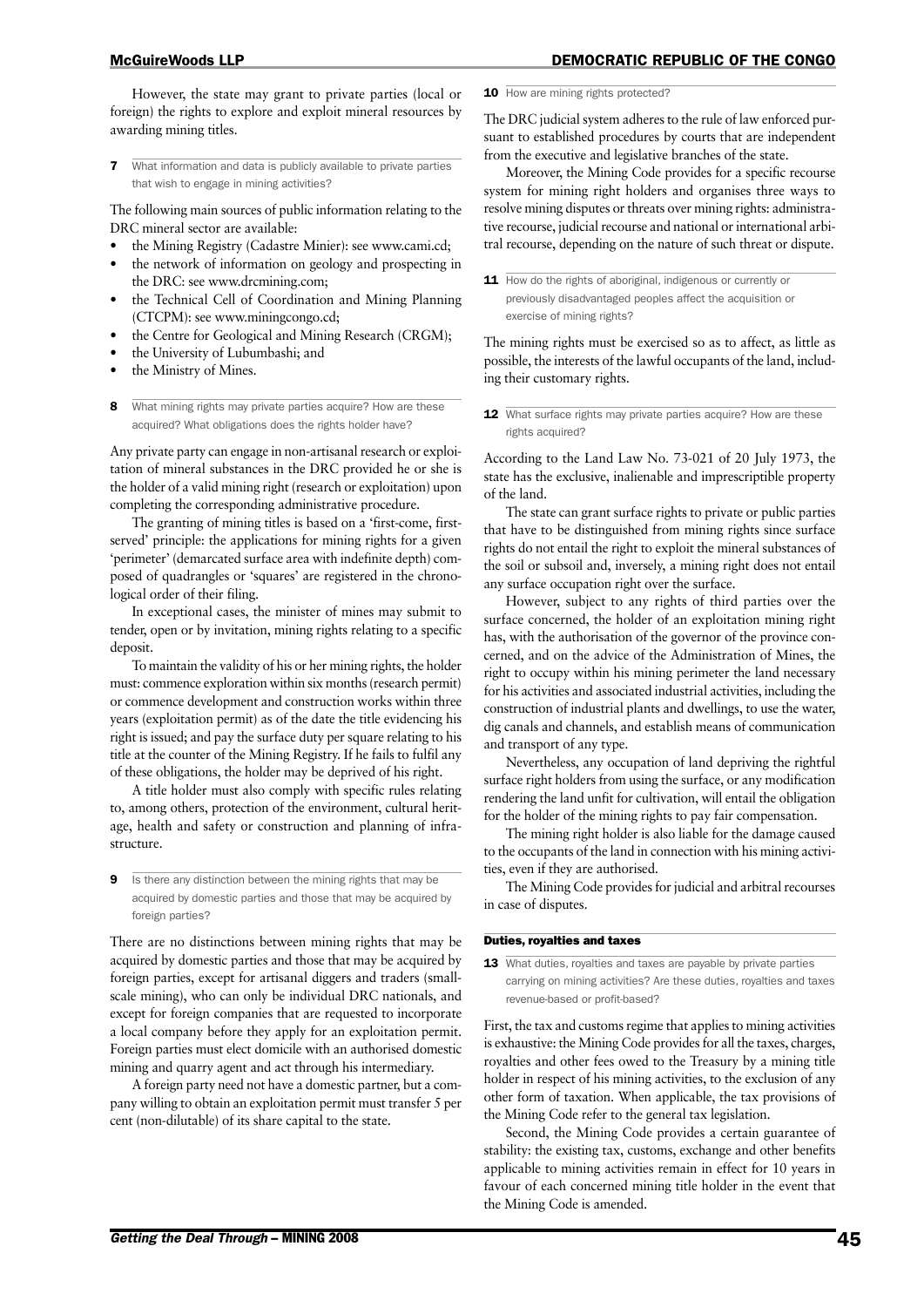#### Mining royalty

A mining royalty is owed as from the date of commencement of effective exploitation. The mining royalty is calculated on the value of sales realised, less transport costs and less assay, insurance and marketing costs. The rate of the mining royalty is 0.5 per cent for iron or ferrous metals, 2 per cent for non-ferrous metals and 2.5 per cent for precious metals.

#### Profit-based tax

Professional tax on benefits: a professional tax on benefits at the preferential Mining Code rate of 30 per cent (instead of the 40 per cent corporate tax rate) is levied on the net profits from exploitation determined in accordance with the accounting and tax legislation in force.

#### Revenue-based taxes

#### Domestic turnover tax

The holder is liable for the domestic turnover tax on sales and services. Except for sales of products to a transformation entity in the DRC, which are exempted, other sales of products are taxable at the preferential Mining Code rate of 10 per cent (instead of 13 per cent, due to increase to 15 per cent when a law voted in January 2008 will be promulgated and published). The standard rate of 3 per cent for equipment or agricultural products remains unchanged. The services rendered by the holder are taxable at the standard rate of 18 per cent, but a preferential Mining Code rate of 5 per cent is applied when the holder is the beneficiary of the services rendered (instead of 18 per cent, or 30 per cent if the provider is based abroad). Purchases of locally manufactured products for mining activities are taxed at the preferential Mining Code rate of 3 per cent (instead of 13 per cent, due to increase to 15 per cent). Imports of goods related to mining activities are taxed at the preferential Mining Code rate of 3 per cent, while the standard rate is 13 per cent (due to increase to 15 per cent) or 3 per cent for equipment or agricultural products.

#### Taxes on rental income

Rental income is taxed at the standard rate of 22 per cent.

#### Withholding tax on interest and dividends

The 20 per cent standard rate of the withholding tax is not applied to interest paid on loans contracted abroad in foreign currency. In addition, loans from affiliates must be on interest rates and other conditions as favourable or better than loans that would be obtained from third parties to benefit from this exemption.

Dividends and other distributions are subject to the preferential Mining Code withholding tax at the rate of 10 per cent.

#### Withholding tax on salaries

The holder is liable to pay the standard withholding tax on salaries payable to the employees.

#### Exceptional tax on expatriates' salaries

The holder is liable to pay the exceptional tax on expatriates' salaries at the preferential Mining Code rate of 10 per cent, instead of the 25 per cent standard rate.

#### Asset-based taxes

#### Tax on real estate property

The holder is liable to pay the real estate tax on real estate property as determined by general tax legislation, except for buildings situated inside the mining perimeter, which are subject to the tax on the surface area of mining concessions.

#### Tax on vehicles

Tax on vehicles as determined in accordance with the general tax legislation is due, but those vehicles used exclusively within the mining perimeter for transport of staff or materials, or for handling or traction are exempt from this tax.

#### Tax on the surface area of mining concessions

A research permit holder is liable for the tax on the surface area of mining concessions at the rates of US\$0.02 per hectare for the first year, US\$0.03 for the second year, US\$0.035 for the third year and US\$0.04 for each subsequent year.

An exploitation permit holder is liable for this tax at US\$0.04 per hectare for the first year, US\$0.06 for the second year, US\$0.07 for the third year and US\$0.08 for subsequent years.

#### Annual surface duty per square

A special surface duty, payable annually to the Mining Registry, is levied on the number of squares held by a title holder. One square is 84.955 hectares. The duty is meant to cover service and management costs of the Mining Registry and the Ministry of Mines.

For a research permit, the annual duty per square amounts to US\$2.55 for each of the first two years, US\$26.34 for each subsequent year, US\$43.33 for each year of the first renewal period and US\$124.03 for each year of the second renewal period.

For an exploitation permit, the annual duty per square is US\$424.78 for an ordinary exploitation permit, US\$679.64 for a tailings exploitation permit and US\$195.40 for a small-scale exploitation permit.

#### Other taxes

The holder is subject, when carrying out activities outside its mining project, to the general tax legislation.

#### Annual traffic tax

The holder of a mining right is liable to pay the annual traffic tax pursuant to the general tax legislation except for those vehicles used exclusively within the mining perimeter.

#### Consumption and excise duties

The title holder is liable for the consumption and excise duties as per the general law, except for fuels (0 instead of 15 per cent).

#### Duties charged by the Customs Administration

Import duties at preferential rates

Before the effective commencement of exploitation work, all goods and products imported strictly for mining use are subject to import duties at the preferential rate of 2 per cent, provided these goods appear on a 'list of assets benefiting from the preferential regime' that must first have been approved by a joint decree issued by the ministers of mines and finance.

Imports by the title holder of equipments and goods that do not appear on the approved list are subject to the standard import duties at the rates of 5, 10 or 20 per cent.

 As from the effective commencement of exploitation work, the import duty rate of 5 per cent applies under the same conditions. However, fuels, lubricants, reagents and consumables for the mining activities remain taxed at 3 per cent.

#### Export duties

The title holder is fully exempted from all customs duties and other taxes , regardless of their nature, for exports in relation to the mining project. The remuneration fee for official services on exports is limited to a maximum of 1 per cent.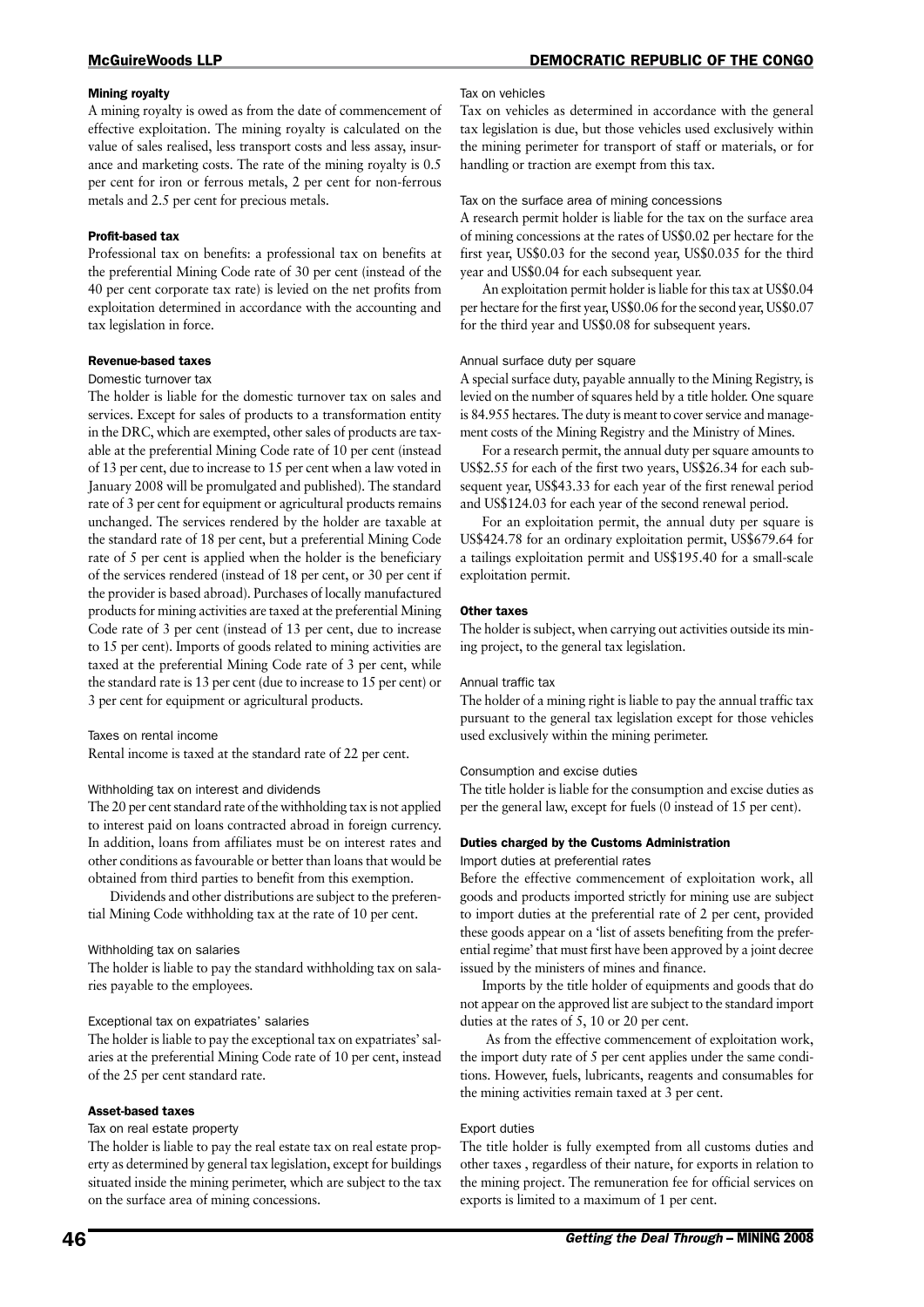14 What tax advantages and incentives are available to private parties carrying on mining activities?

As set out in question 13, some important reductions or exemptions of taxes and customs duties are granted:

- professional tax on benefits: 30 instead of 40 per cent;
- domestic turnover tax: 10 instead of 13 per cent (due to increase to 15 per cent) on sales of goods, with an exemption for sales to a local transformation entity, and 3 per cent on purchases of local goods for the mining activity instead of 13 (15) per cent (except for equipment or agricultural products, which remain taxed at their standard rate of 3 per cent; 5 per cent for purchases of services instead of 18 per cent (local) or 30 per cent (foreign); 3 instead of 13 (15) per cent (except for equipment or agricultural products, which remain taxed at their standard rate of 3 per cent) for the importation of goods related to mining activities;
- withholding tax on interest and dividends: 0 instead of 20 per cent on interest paid on loans contracted abroad in foreign currency; 10 instead of 20 per cent on dividends and other distributions;
- exceptional tax on salaries of expatriates: 10 per cent instead of 25 per cent;
- tax on real property and on vehicles (including the traffic tax): exempted only if within the mining perimeter;
- import customs duties: 2, 3 or 5 per cent instead of 5, 10 or 20 per cent;
- export customs duties: total exoneration instead of 1, 1.5, 3, 5, 6 or 10 per cent; and
- special facilities are granted for deductions for research and development, provisions for depletion allowances, depreciations, etc.
- 15 Is there any distinction between the duties, royalties and taxes payable by domestic parties and those payable by foreign parties?

There are no distinctions based on nationality of the parties.

#### Business structures

16 What are the principal business structures used by private parties carrying on mining activities?

The main business structures used by private parties to carry on mining activities are the two following types of locally incorporated companies:

- the private limited liability company (SPRL), with a minimum of two shareholders (but does not benefit from tax deductions for interest on shareholders' advances); and
- the company limited by shares (SARL), with a minimum of seven shareholders (but its incorporation needs an approval by presidential decree).

#### **Financing**

17 What are the principal sources of financing available to private parties carrying on mining activities? What role does the domestic public securities market play in financing the mining industry?

The principal sources of financing are equity, shareholders' advances and, subject to risk appreciation and coverage, loans from local and foreign banks.

The domestic public securities market is virtually nonexistent.

### Restrictions and limitations

18 What restrictions and limitations are imposed on the importation of machinery and equipment or services required in connection with mining activities?

There are no restrictions and limitations for the import of mining machinery and equipment. For import duties, see question 13. However, if goods imported under this preferential customs regime are resold, they will be subject to the payment of normal import taxes.

19 What restrictions and limitations are imposed on the use of domestic and foreign employees in connection with mining activities?

Mining operators are allowed to hire a maximum of 5 per cent of foreign employees for management staff and a maximum of 10 per cent for other positions. Certain jobs are reserved for DRC nationals, but derogations may be granted. Foreign employees are required to obtain a work permit, generally valid for two years and renewable.

20 What restrictions or limitations are imposed on the processing, export or sale of metallic minerals?

There are no restrictions or limitations on the marketing of mining products from exploitation perimeters. However, leave of the minister of mines is required for exporting unprocessed ore, and only provided the title holder establishes:

- that it is impossible to process the ore in the DRC at a cost that is economically viable for the mining project; and
- the advantages for the DRC if the export leave is granted.
- 21 What restrictions or limitations are imposed on the import of funds for mining activities or the use of the proceeds from the export or sale of metallic minerals?

There are no restrictions or limitations on the import of funds or on the use of proceeds from the export or sale of metallic minerals except for special reporting requirements and for the obligation to repatriate 40 per cent of the exports revenue to the main bank account in the DRC. This 40 per cent must not be converted into DRC currency, though, but can be used, inter alia, to buy or lease imported equipment, pay for goods and services from abroad if these cannot be procured locally at identical conditions, price, quality and quantity, reimburse shareholders short-term advances provided the debt-to-equity ratio does not exceed 3:1 (if this ratio is exceeded, the normal currency exchange rules will apply), pay dividends to foreign shareholders, etc.

#### Environment, health and safety

22 What are the principal environmental, health and safety laws applicable to the mining industry? What are the principal regulatory bodies that administer those laws?

The Mining Code and the Mining Regulation provide for mainly self-contained environmental (however see also the law No. 011- 2002 of 29 August 2002 on the Forestry Code), and health and safety rules.

The principal regulatory bodies that administer those laws are the Direction in charge of the Mining Environment Protection (for environmental matters) and the Direction of Mines (for health and safety matters).